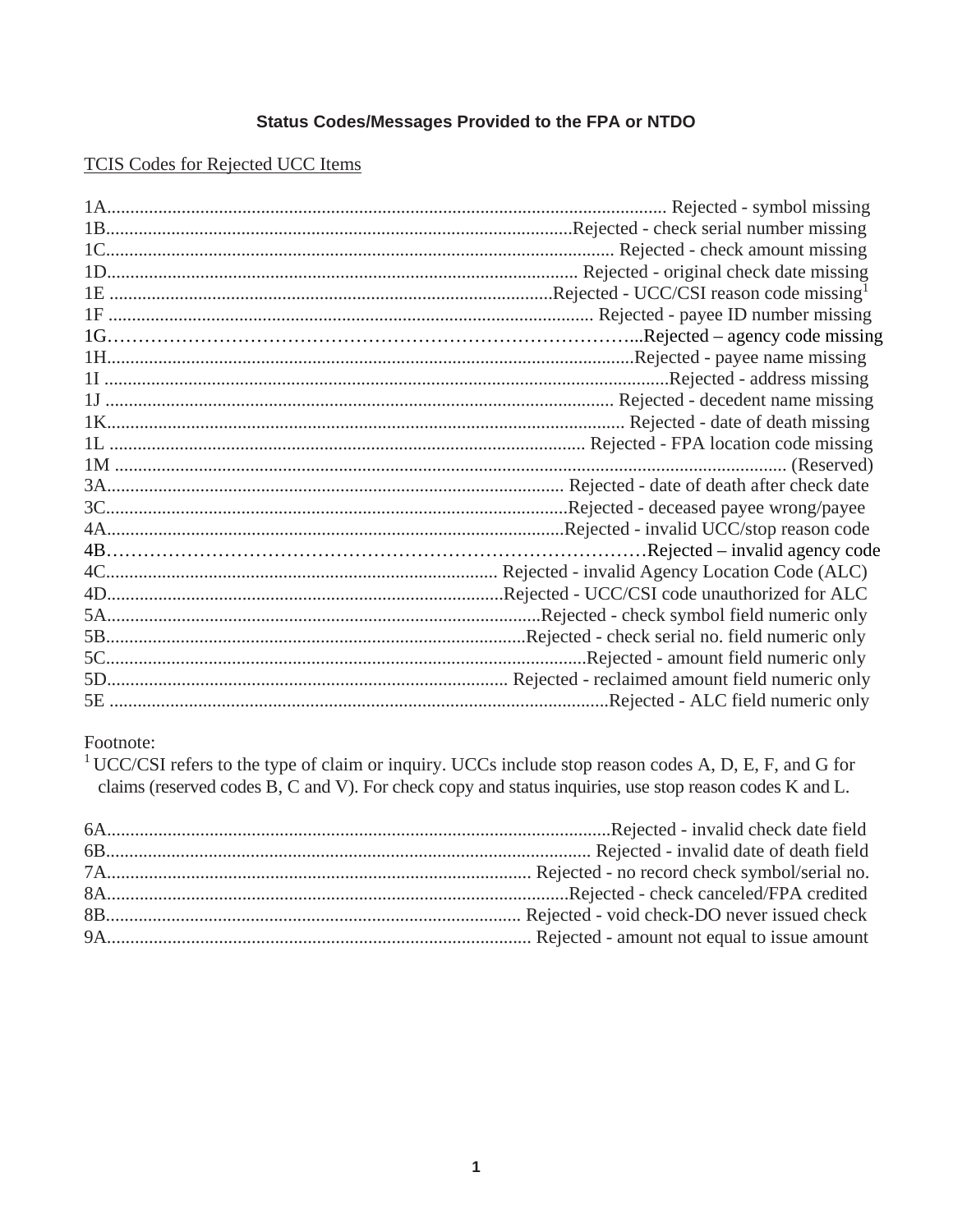#### **APPENDIX 6**

## TCIS /DAS Codes for Paid Items

| 14. The Paid - photocopy to follow |
|------------------------------------|
|                                    |
|                                    |
|                                    |
|                                    |
|                                    |
|                                    |
|                                    |
|                                    |
|                                    |
|                                    |

#### TCIS/DAS Codes for Outstanding Items

## Daily Advice of Status for Outstanding Items

## TCIS Rejection of Subsequent Stops

| 52 |  |
|----|--|
|    |  |

#### Daily Advice of Status Payments-Over-Cancellation Items

61. Payment-over-cancellation-reversal of previous FPA/NTDO credit on (date) by Fiscal Service (Document #) FS Form 3858 Claims Package attached.

62. Payment-over-cancellation-reversal of previous FPA/NTDO credit on (date) by Fiscal Service (Document #) check image used for Reclamation on Deceased stop.

63. Payment-over-cancellation-reversal of previous FPA/NTDO credit on (date) by Fiscal Service

(Document #) FS Form 3858 Claims Package attached; endorsement may prohibit claims action.

64. Payment-over-cancellation-reversal of previous CCG credit, photocopy attached.

65. Payment-over-cancellation-reversal of previous agency credit on [ ] by SF-215 No. [ ], photocopy and claim attached.

66. Payment-over-cancellation-reversal of previous credit on [ ] by SF-215 No. [ ], photocopy used for CCG reclamation on deceased stop.